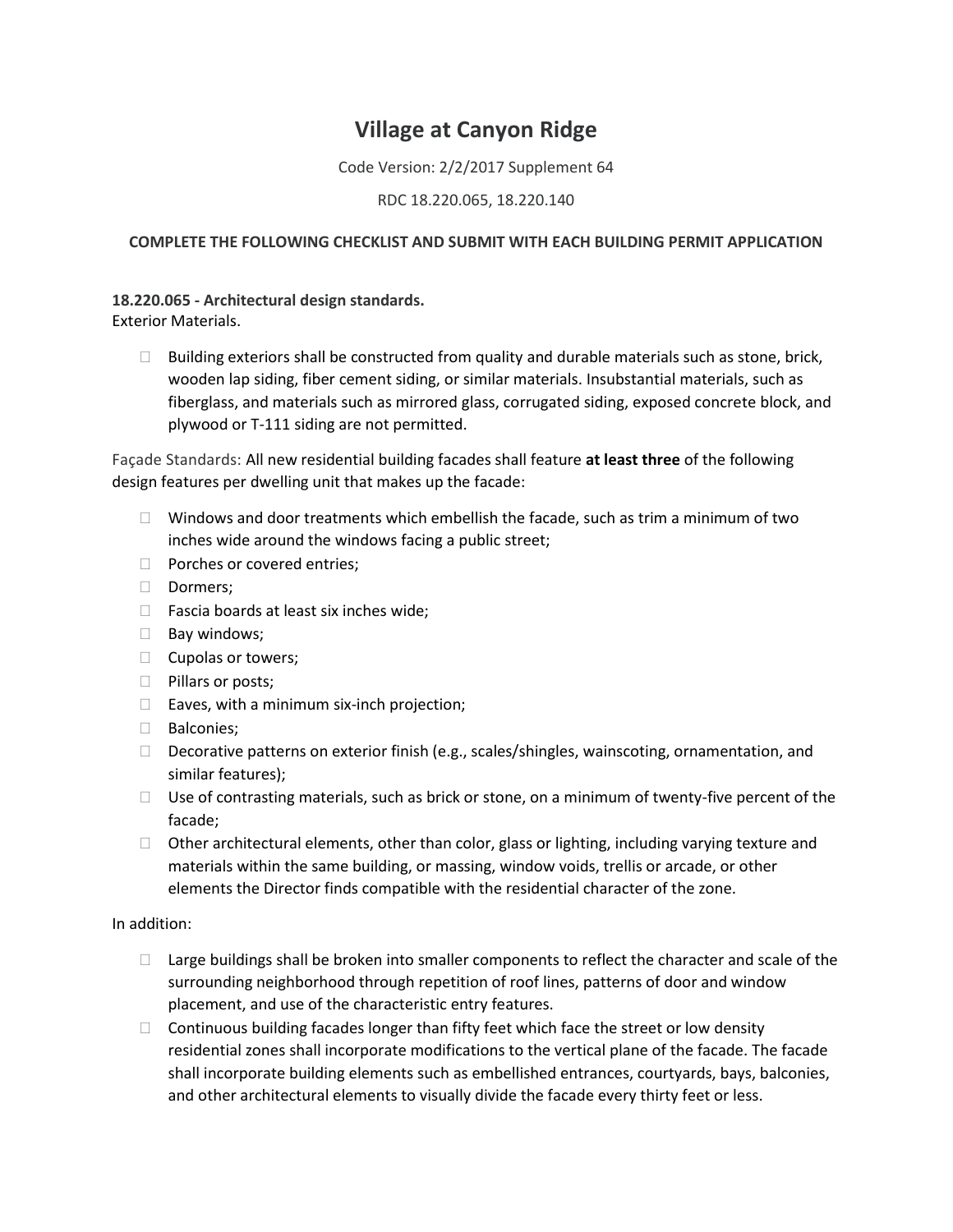- $\Box$  Blank walls shall be articulated in one or more of the following ways:
	- $\Box$  Installing a vertical trellis in front of the wall with climbing vines or planting materials.
	- $\Box$  Providing a landscaped planting bed a minimum of five feet wide in front of the wall with plant materials that can obscure at least fifty percent of the wall's surface within three years.
	- $\Box$  Providing texture or artwork (mosaic, mural, sculpture, relief, etc.) over the blank wall surface.
	- $\Box$  Other equivalent method that provides for enhancement of the wall.

## Rooflines.

- $\Box$  Buildings shall avoid straight, unvaried rooflines exceeding sixty lineal feet and shall employ devices such as various elevations, gables, dormers, and chimneys.
- $\Box$  Roofline variation shall be achieved using one or more of the following methods:
	- □ Vertical offset in ridge line;
	- $\Box$  Horizontal offset in ridge line;
	- □ Variations in roof pitch;
	- Gables;
	- Dormers;
	- $\Box$  Decorative cornices and rooflines (e.g., for flat roofs).

#### Garages.

 $\Box$  Garages or carports either detached from or attached to the main structure shall not protrude beyond the primary building facade.

# **18.220.140 - Special provisions for townhouse developments.**

#### Design Standards.

- $\Box$  No more than four townhouses shall be allowed in a single building.
- $\Box$  The minimum building separation between buildings consisting of two or more townhouses shall be ten feet.
- $\Box$  In single-family attached residential development, no building consisting of two or more townhouses may have the same front facade as any other building within two hundred linear feet, on either side of the street, as measured from the nearest point of the subject property lines. If a rear facade is visible from a public right-of-way and there is not a buildable lot fully between the nearest point of the rear property line of the subject property and the nearest point of a public right-of-way or private street, the rear facade of the subject dwelling shall also comply. Facades shall be substantially different beyond simple mirrored plans, garage or window relocation, and shall include combinations of architectural variety such as: front porches, dormers, gables, bay windows, hipped or pitched roofs, orientation of the primary roofline, or other such architectural features that substantially differentiate building facades.
- Each dwelling unit must incorporate **three** of the design features listed under "façade standards". **At least two** of these features shall be substantially different from the features on abutting units.